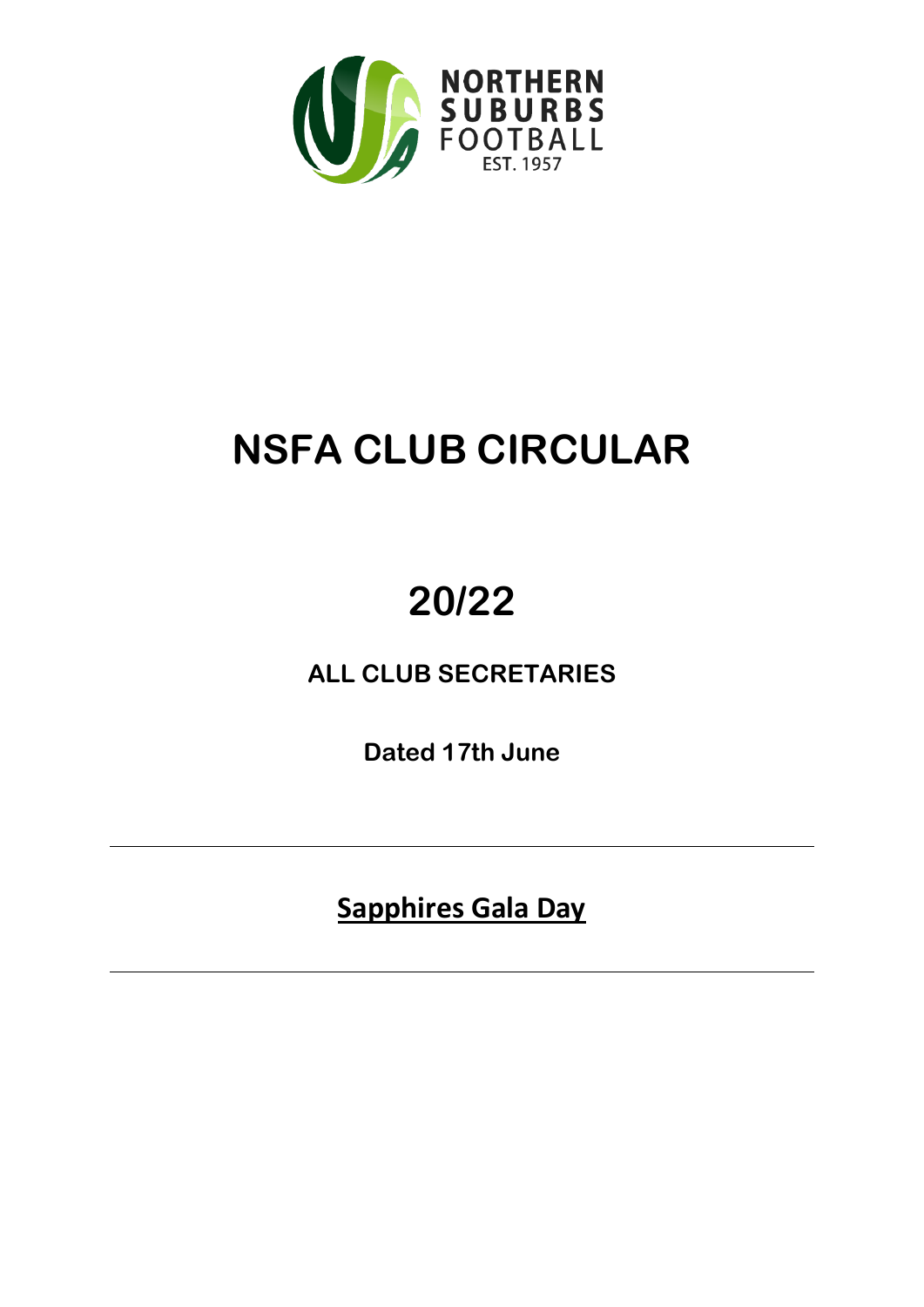

Dear All,

Sapphires is female football for players aged G6 to G11 where games are played on Sunday morning. The aim of Sapphires is to provide a positive and engaging environment that allows the player to fall in love with the beautiful game. The focus is ensuring players are enjoying and engaged with their football and there is flexibility to ensure we can support every team.

Sapphires has been a strategic focus for us in line with What's Best for Her plan. Through the hard work of our Female Football Coordinators alongside Club Coaching Coordinators NSFA have experienced player growth in the Sapphires G8 to G11 age groups this season - 107 teams up from 84 in 2021. For some context there are 596 mixed U8 to U11 teams.

In line with creating opportunities for players to love the game and keep playing, NSFA will be hosting a Sapphires **Gala Day on Sunday 26th June.** We recognise we haven't been able to do this the last few years due to the pandemic and we are determined that the rain will not stop us this season.

 On **Sunday the 26th June** We will be hosting Sapphires Gala Day for **G8, G9, G10 & G11** age groups. We will be using the following **venues**:

- Auluba Oval
- Montview
- Foxglove
- Charles Bean
- Bales Park

**Time slots** per age group:

- $GB, 9 11:30$ am
- $G9, 9 11:30 \& 12 2:30 \text{pm}$
- G10, 9 11:30am
- $G11, 9 11:30 \& 12 2:30 \text{pm}$

#### **Format**

Teams will be allocated into pools consisting of 3 or 4 teams.

#### **4 – team pools**

- Teams will play three (3) games
- Duration of the game will be 25 minutes, no half-time

#### **3 – team pools**

- Team will play two (2) games
- Duration of the game will be 35 minutes.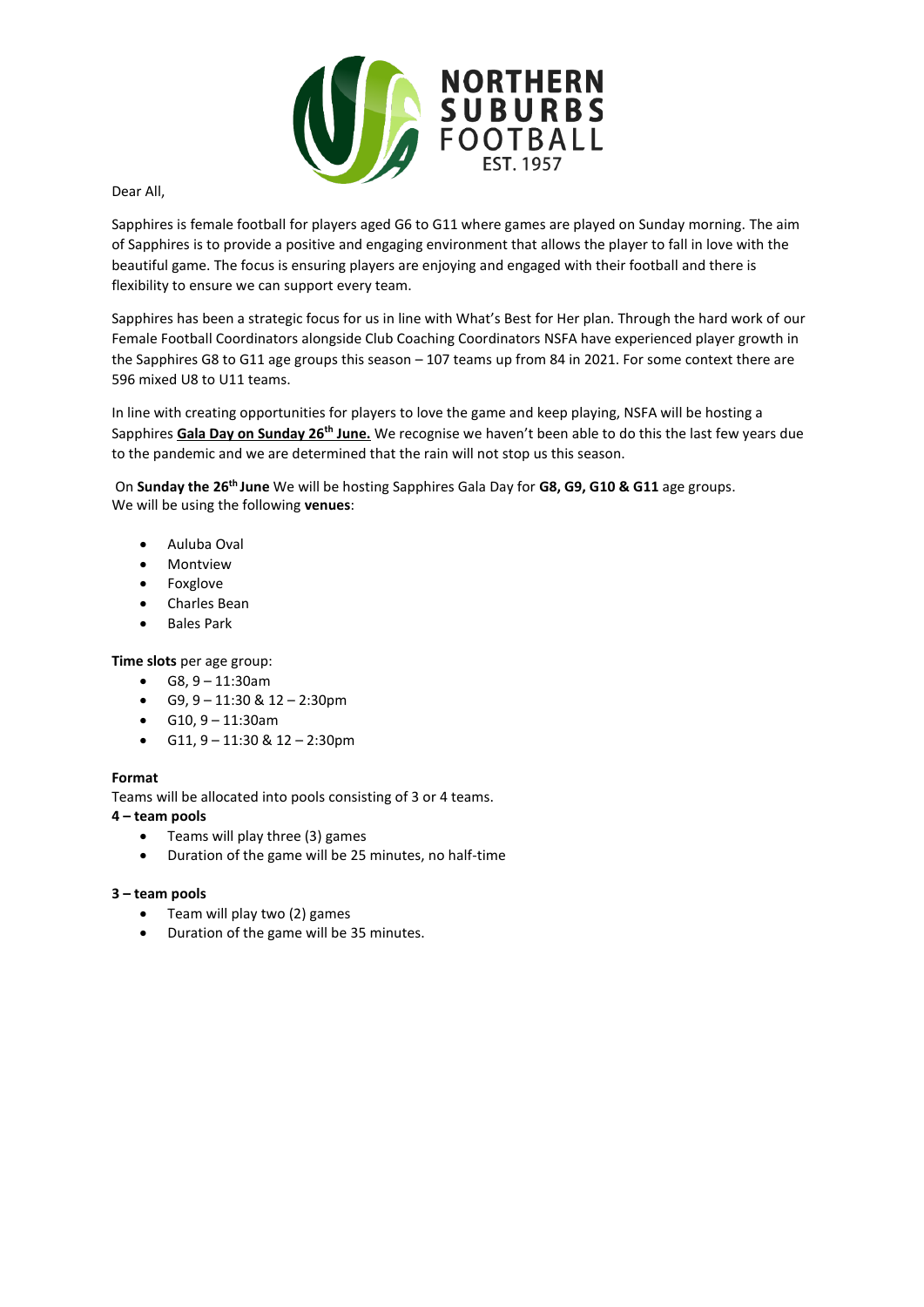

| Carpenter                      |              |       |                          |              |       |  |  |  |  |
|--------------------------------|--------------|-------|--------------------------|--------------|-------|--|--|--|--|
| <b>Montview Midi - Field 3</b> |              |       |                          |              |       |  |  |  |  |
| Lindfield FC                   | Red          | vs    | <b>Chatswood Rangers</b> | Garnets      | 9:00  |  |  |  |  |
| Hornsby Heights FC             | Kerr         | VS    | Northbridge FC           | Soccer Stars | 9:30  |  |  |  |  |
| Northbridge FC                 | Red          | 10:00 |                          |              |       |  |  |  |  |
| <b>Chatswood Rangers</b>       | Garnets      | vs    | Hornsby Heights FC       | Kerr         | 10:30 |  |  |  |  |
| Northbridge FC                 | Soccer Stars | vs    | <b>Chatswood Rangers</b> | Garnets      | 11:00 |  |  |  |  |
| Lindfield FC                   | Red          | VS    | Hornsby Heights FC       | Kerr         | 11:30 |  |  |  |  |

| <b>Catley</b>                  |            |    |                         |            |       |  |  |  |  |
|--------------------------------|------------|----|-------------------------|------------|-------|--|--|--|--|
| <b>Montview Midi - Field 4</b> |            |    |                         |            |       |  |  |  |  |
| Northern Galaxy                | Asteroids  | VS | <b>Kissing Point FC</b> | Opals      | 9:00  |  |  |  |  |
| North Sydney United            | G8 Courage | VS | North Turramurra FC     | Matildas   | 9:30  |  |  |  |  |
| North Turramurra FC            | Matildas   | VS | Northern Galaxy         | Asteroids  | 10:00 |  |  |  |  |
| <b>Kissing Point FC</b>        | Opals      | VS | North Sydney United     | G8 Courage | 10:30 |  |  |  |  |
| North Turramurra FC            | Matildas   | VS | <b>Kissing Point FC</b> | Opals      | 11:00 |  |  |  |  |
| Northern Galaxy                | Asteroids  | VS | North Sydney United     | G8 Courage | 11:30 |  |  |  |  |

| <b>Kennedy</b>                 |           |    |                  |           |       |  |  |  |  |
|--------------------------------|-----------|----|------------------|-----------|-------|--|--|--|--|
| Time<br><b>Foxglove Midi 1</b> |           |    |                  |           |       |  |  |  |  |
| Kissing Point FC               | Sapphires | VS | Kissing Point FC | Diamonds  | 9:00  |  |  |  |  |
| Lindfield FC                   | Turguoise | VS | Kissing Point FC | Sapphires | 9:40  |  |  |  |  |
| Kissing Point FC               | Diamonds  | VS | Lindfield FC     | Turquoise | 10:20 |  |  |  |  |

| Polkinghorne                                                 |           |    |                     |           |       |  |  |  |
|--------------------------------------------------------------|-----------|----|---------------------|-----------|-------|--|--|--|
| Time<br><b>Foxglove Midi 2</b>                               |           |    |                     |           |       |  |  |  |
| Lindfield FC<br>Turramurra United<br>G8 Foxes<br>Aguas<br>VS |           |    |                     |           | 9:00  |  |  |  |
| North Sydney United                                          | G8 Willow | vs | Lindfield FC        | Aguas     | 9:40  |  |  |  |
| Turramurra United                                            | G8 Foxes  | vs | North Sydney United | G8 Willow | 10:20 |  |  |  |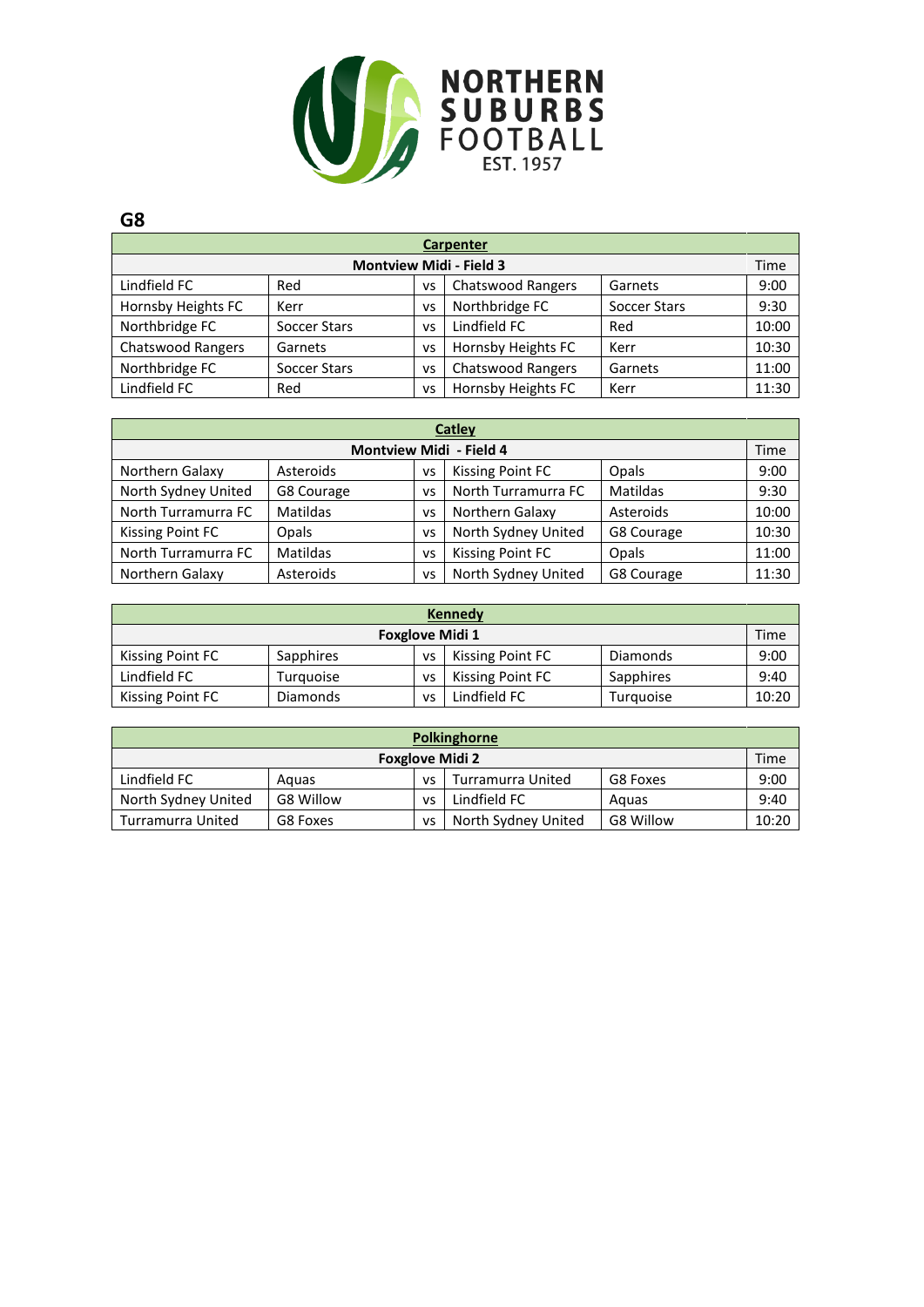

| Yallop                         |                        |    |                         |                        |       |  |  |  |
|--------------------------------|------------------------|----|-------------------------|------------------------|-------|--|--|--|
| <b>Montview Midi - Field 3</b> |                        |    |                         |                        |       |  |  |  |
| Lindfield FC                   | G9 Jaguars             | VS | Hornsby Heights FC      | Foord                  | 12:00 |  |  |  |
| <b>Kissing Point FC</b>        | <b>G9 Silver Stars</b> | VS | Lane Cove FC            | <b>Shooting Stars</b>  | 12:30 |  |  |  |
| Lane Cove FC                   | <b>Shooting Stars</b>  | vs | Lindfield FC            | G9 Jaguars             | 13:00 |  |  |  |
| Hornsby Heights FC             | Foord                  | VS | <b>Kissing Point FC</b> | <b>G9 Silver Stars</b> | 13:30 |  |  |  |
| Lane Cove FC                   | <b>Shooting Stars</b>  | VS | Hornsby Heights FC      | Foord                  | 14:00 |  |  |  |
| Lindfield FC                   | G9 Jaguars             | vs | <b>Kissing Point FC</b> | <b>G9 Silver Stars</b> | 14:30 |  |  |  |

| <b>Wheeler</b>                 |                   |    |                    |                   |       |  |  |  |
|--------------------------------|-------------------|----|--------------------|-------------------|-------|--|--|--|
| <b>Montview Midi - Field 4</b> |                   |    |                    |                   |       |  |  |  |
| Northbridge FC                 | <b>Fast Foxes</b> | VS | West Pymble FC     | G9 Kerr           | 12:00 |  |  |  |
| Lindfield FC                   | G9 Cheetahs       | VS | Hornsby Heights FC | Raso              | 12:30 |  |  |  |
| Hornsby Heights FC             | Raso              | VS | Northbridge FC     | <b>Fast Foxes</b> | 13:00 |  |  |  |
| West Pymble FC                 | G9 Kerr           | VS | Lindfield FC       | G9 Cheetahs       | 13:30 |  |  |  |
| Hornsby Heights FC             | Raso              | VS | West Pymble FC     | G9 Kerr           | 14:00 |  |  |  |
| Northbridge FC                 | <b>Fast Foxes</b> | VS | Lindfield FC       | G9 Cheetahs       | 14:30 |  |  |  |

| <b>Cooney-Cross</b>    |              |    |                 |              |       |  |  |  |
|------------------------|--------------|----|-----------------|--------------|-------|--|--|--|
| <b>Foxglove Midi 1</b> |              |    |                 |              |       |  |  |  |
| St Ives FC             | <b>Kites</b> | VS | St Ives FC      | Hawks        | 12:00 |  |  |  |
| Northern Galaxy        | Rockets      | vs | Lindfield FC    | G9 Lions     | 12:30 |  |  |  |
| Lindfield FC           | G9 Lions     | vs | St Ives FC      | <b>Kites</b> | 13:00 |  |  |  |
| St Ives FC             | Hawks        | VS | Northern Galaxy | Rockets      | 13:30 |  |  |  |
| Lindfield FC           | G9 Lions     | VS | St Ives FC      | Hawks        | 14:00 |  |  |  |
| St Ives FC             | Kites        | VS | Northern Galaxy | Rockets      | 14:30 |  |  |  |

| <b>Fowler</b>            |                   |           |                          |                   |       |  |  |  |
|--------------------------|-------------------|-----------|--------------------------|-------------------|-------|--|--|--|
| <b>Bales Park Midi 1</b> |                   |           |                          |                   |       |  |  |  |
| Kissing Point FC         | G9 Shooting Stars | VS        | Northbridge FC           | Unicorns          | 9:00  |  |  |  |
| North Turramurra FC      | Maggies           | VS        | <b>Chatswood Rangers</b> | Saphires          | 9:30  |  |  |  |
| Northbridge FC           | Unicorns          | VS        | North Turramurra FC      | <b>Maggies</b>    | 10:00 |  |  |  |
| <b>Chatswood Rangers</b> | Saphires          | VS        | <b>Kissing Point FC</b>  | G9 Shooting Stars | 10:30 |  |  |  |
| North Turramurra FC      | Maggies           | VS        | <b>Kissing Point FC</b>  | G9 Shooting Stars | 11:00 |  |  |  |
| Northbridge FC           | Unicorns          | <b>VS</b> | <b>Chatswood Rangers</b> | Saphires          | 11:30 |  |  |  |

| <b>Van Egmond</b>        |           |    |                          |           |       |  |  |  |
|--------------------------|-----------|----|--------------------------|-----------|-------|--|--|--|
| <b>Bales Park Midi 2</b> |           |    |                          |           |       |  |  |  |
| Lindfield FC             | G9 Tigers | VS | <b>Turramurra United</b> | G9 Kerr   | 9:00  |  |  |  |
| North Sydney United      | G9 Royals | VS | West Pymble FC           | G9 Fowler | 9:30  |  |  |  |
| West Pymble FC           | G9 Fowler | VS | Lindfield FC             | G9 Tigers | 10:00 |  |  |  |
| <b>Turramurra United</b> | G9 Kerr   | VS | North Sydney United      | G9 Royals | 10:30 |  |  |  |
| West Pymble FC           | G9 Fowler | VS | <b>Turramurra United</b> | G9 Kerr   | 11:00 |  |  |  |
| Lindfield FC             | G9 Tigers | VS | North Sydney United      | G9 Royals | 11:30 |  |  |  |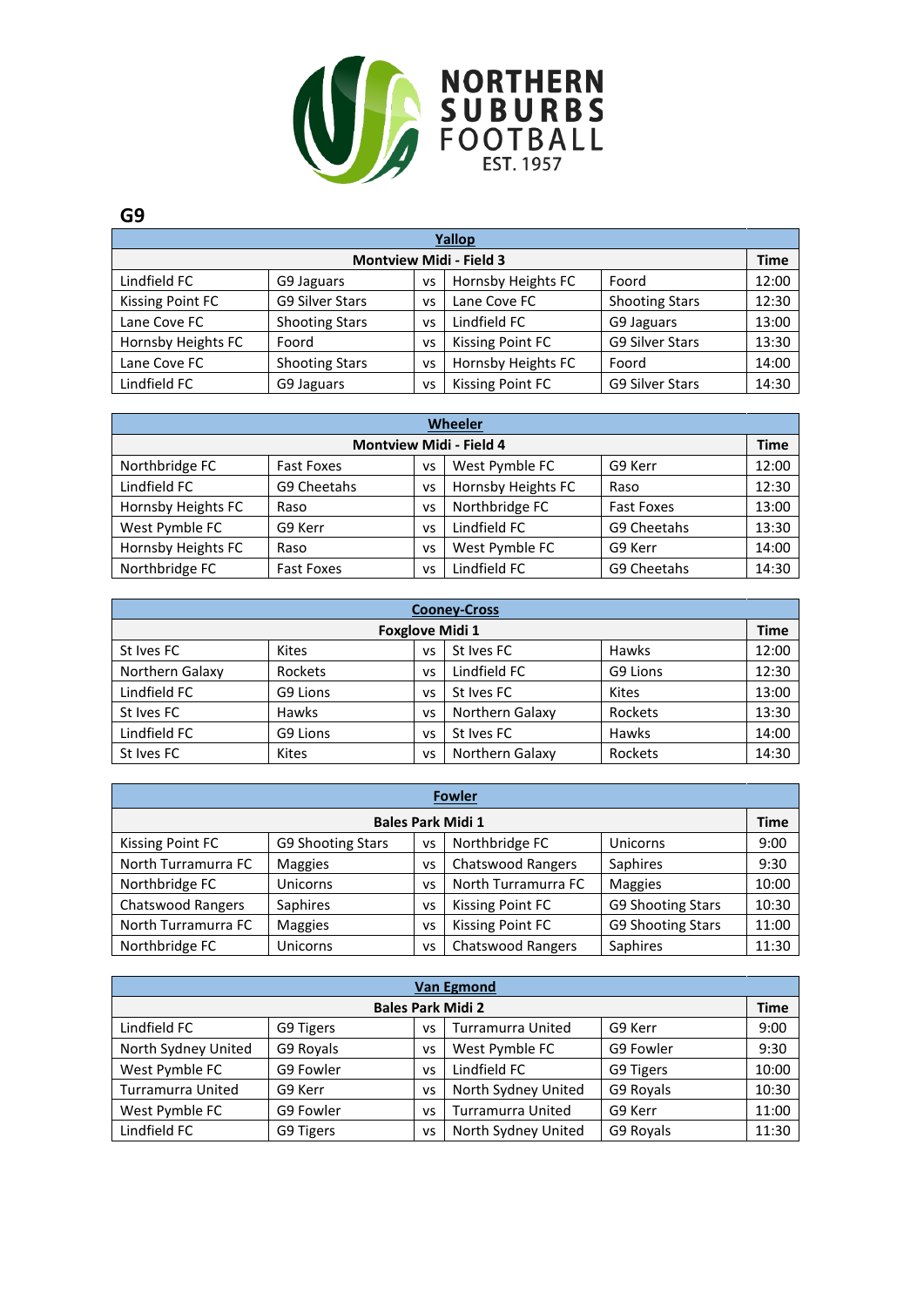

| <b>Gielnik</b>          |                   |    |                         |                   |       |  |  |  |  |
|-------------------------|-------------------|----|-------------------------|-------------------|-------|--|--|--|--|
| <b>Charles Bean 1a</b>  |                   |    |                         |                   |       |  |  |  |  |
| Lindfield FC            | G10 Diamonds      | VS | West Pymble FC          | G10 Diamonds (DS) | 9:00  |  |  |  |  |
| North Sydney United     | G10Pride          | VS | <b>Kissing Point FC</b> | G10 Dolphins      | 9:30  |  |  |  |  |
| <b>Kissing Point FC</b> | G10 Dolphins      | vs | West Pymble FC          | G10 Diamonds (DS) | 10:00 |  |  |  |  |
| Lindfield FC            | G10 Diamonds      | vs | North Sydney United     | G10Pride          | 10:30 |  |  |  |  |
| Kissing Point FC        | G10 Dolphins      | vs | Lindfield FC            | G10 Diamonds      | 11:00 |  |  |  |  |
| West Pymble FC          | G10 Diamonds (DS) | VS | North Sydney United     | G10Pride          | 11:30 |  |  |  |  |

| <b>Kerr</b>              |           |    |                          |           |       |  |  |  |
|--------------------------|-----------|----|--------------------------|-----------|-------|--|--|--|
| <b>Montview Field 1a</b> |           |    |                          |           |       |  |  |  |
| Northern Galaxy          | Suns      | VS | <b>Chatswood Rangers</b> | Jade      | 9:00  |  |  |  |
| Northbridge FC           | Rebels    | VS | Hornsby Heights FC       | Carpenter | 9:30  |  |  |  |
| Hornsby Heights FC       | Carpenter | VS | Northern Galaxy          | Suns      | 10:00 |  |  |  |
| <b>Chatswood Rangers</b> | Jade      | VS | Northbridge FC           | Rebels    | 10:30 |  |  |  |
| Hornsby Heights FC       | Carpenter | vs | <b>Chatswood Rangers</b> | Jade      | 11:00 |  |  |  |
| Northern Galaxy          | Suns      | VS | Northbridge FC           | Rebels    | 11:30 |  |  |  |

| Raso                     |              |    |                 |              |       |  |  |  |  |
|--------------------------|--------------|----|-----------------|--------------|-------|--|--|--|--|
| <b>Foxglove Field 1a</b> |              |    |                 |              |       |  |  |  |  |
| Northern Galaxy          | <b>Stars</b> | VS | Lindfield FC    | G10 Emeralds | 9:00  |  |  |  |  |
| Lindfield FC             | G10 Rubies   | VS | Northern Galaxy | Supernovas   | 9:30  |  |  |  |  |
| Northern Galaxy          | Supernovas   | VS | Northern Galaxy | <b>Stars</b> | 10:00 |  |  |  |  |
| Lindfield FC             | G10 Emeralds | VS | Lindfield FC    | G10 Rubies   | 10:30 |  |  |  |  |
| Northern Galaxy          | Supernovas   | VS | Lindfield FC    | G10 Emeralds | 11:00 |  |  |  |  |
| Northern Galaxy          | <b>Stars</b> | VS | Lindfield FC    | G10 Rubies   | 11:30 |  |  |  |  |

| <b>Foord</b>                                                                       |                                                     |  |  |  |       |  |  |
|------------------------------------------------------------------------------------|-----------------------------------------------------|--|--|--|-------|--|--|
| Auluba Field 1a                                                                    |                                                     |  |  |  |       |  |  |
| St Michael's FC<br>G10 Sapphires<br><b>Turramurra United</b><br>G10 United<br>VS   |                                                     |  |  |  |       |  |  |
| Kissing Point FC                                                                   | Northbridge FC<br>Red Zebras<br>G10 Stingrays<br>VS |  |  |  | 9:30  |  |  |
| St Michael's FC<br>Northbridge FC<br>Red Zebras<br>G10 Sapphires<br>VS             |                                                     |  |  |  |       |  |  |
| Turramurra United<br>Kissing Point FC<br>G10 United<br>G10 Stingrays<br>vs         |                                                     |  |  |  |       |  |  |
| Northbridge FC<br><b>Turramurra United</b><br>Red Zebras<br>G10 United<br>VS       |                                                     |  |  |  | 11:00 |  |  |
| St Michael's FC<br>G10 Sapphires<br><b>Kissing Point FC</b><br>G10 Stingrays<br>VS |                                                     |  |  |  |       |  |  |

| <b>Simon</b>                                                                      |            |    |                          |            |       |  |  |
|-----------------------------------------------------------------------------------|------------|----|--------------------------|------------|-------|--|--|
| <b>Montview Field 5</b>                                                           |            |    |                          |            |       |  |  |
| G10Panthers<br>G10 Sharks<br><b>Kissing Point FC</b><br>North Sydney United<br>VS |            |    |                          |            |       |  |  |
| <b>Turramurra United</b>                                                          | G10 City   | VS | Lane Cove FC             | Tornados   | 9:30  |  |  |
| G10Panthers<br>North Sydney United<br>Tornados<br>Lane Cove FC<br>VS              |            |    |                          |            |       |  |  |
| Kissing Point FC                                                                  | G10 Sharks | VS | <b>Turramurra United</b> | G10 City   | 10:30 |  |  |
| Lane Cove FC                                                                      | Tornados   | vs | <b>Kissing Point FC</b>  | G10 Sharks | 11:00 |  |  |
| G10Panthers<br>North Sydney United<br><b>Turramurra United</b><br>G10 City<br>vs  |            |    |                          |            |       |  |  |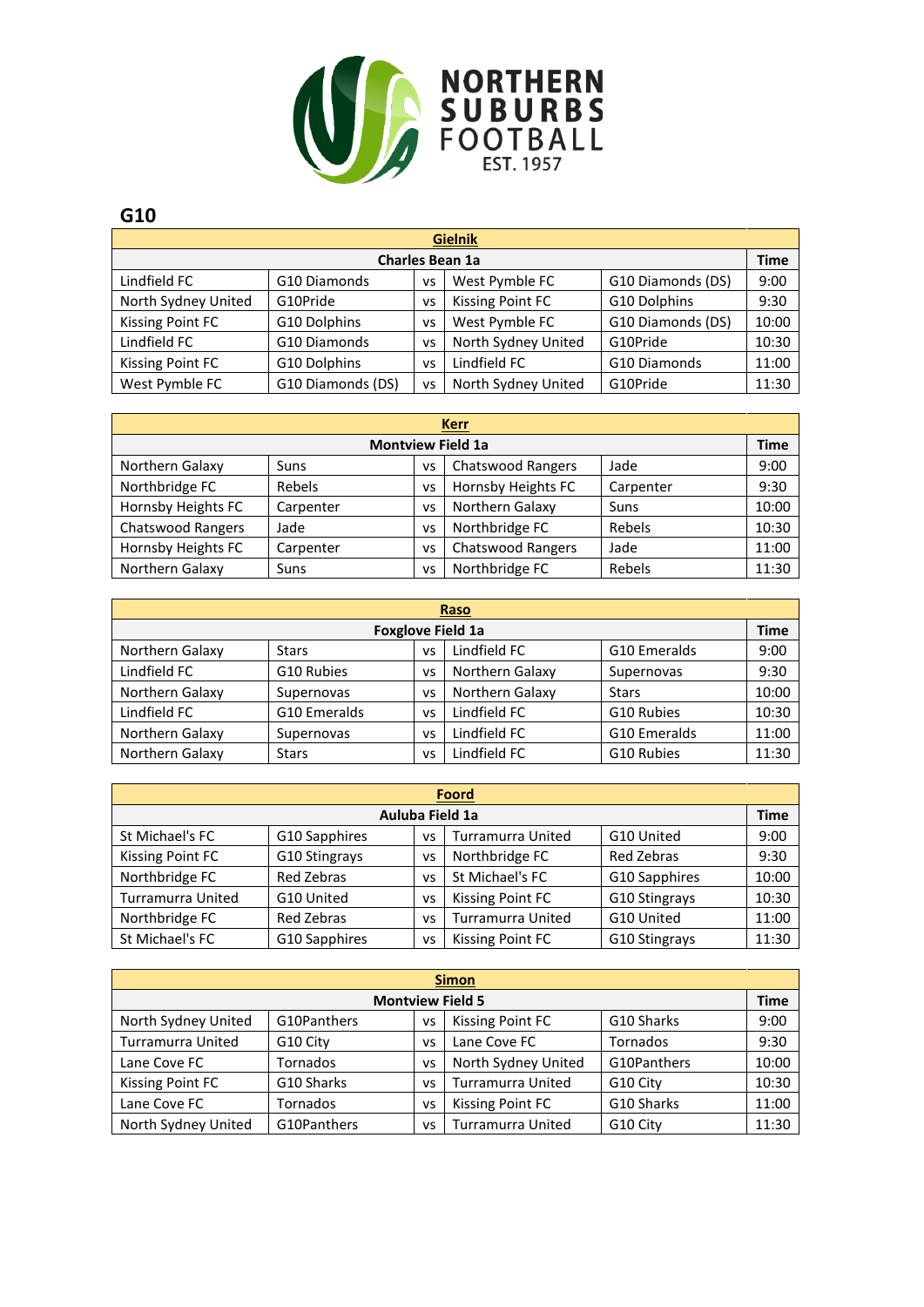

| <b>Kellond-Knight</b>                                                      |           |    |            |          |       |  |
|----------------------------------------------------------------------------|-----------|----|------------|----------|-------|--|
| Auluba Field 1b                                                            |           |    |            |          |       |  |
| Lindfield FC<br>North Turramurra FC<br>G10 Opals<br>Lorikeets<br><b>VS</b> |           |    |            |          |       |  |
| Lindfield FC<br>Asquith FC<br>Rosellas<br>G10 Opals<br>VS                  |           |    |            |          | 9:45  |  |
| North Turramurra FC                                                        | Lorikeets | VS | Asquith FC | Rosellas | 10:30 |  |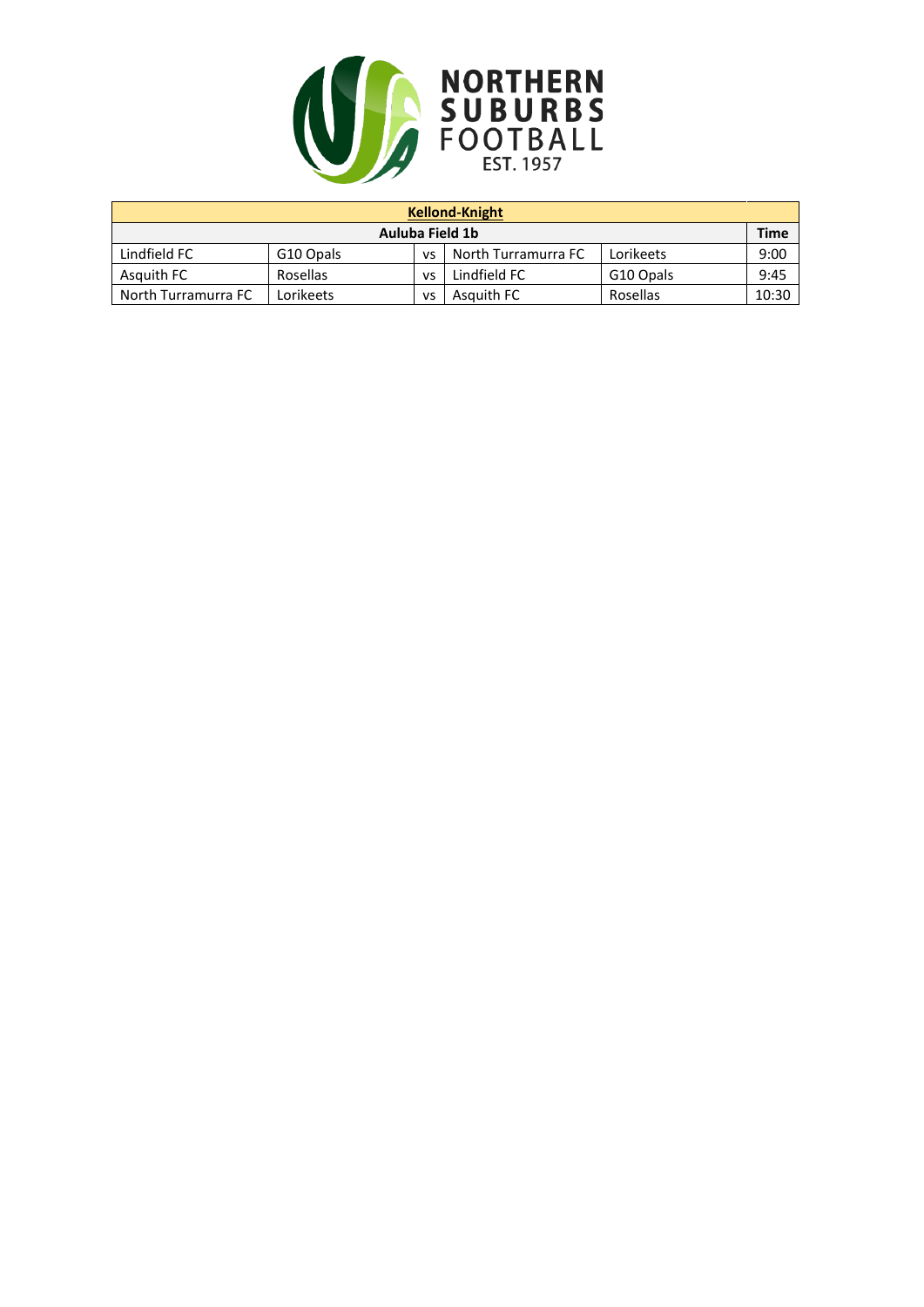

| <b>Micah</b>                                                                |                   |           |                          |                          |       |  |
|-----------------------------------------------------------------------------|-------------------|-----------|--------------------------|--------------------------|-------|--|
| <b>Montview Field 1b</b>                                                    |                   |           |                          |                          |       |  |
| North Sydney United<br>Hornsby Heights FC<br>G11Koalas<br>Logarzo<br>VS     |                   |           |                          |                          |       |  |
| St Michael's FC                                                             | G11 Mini Matildas | VS        | <b>Chatswood Rangers</b> | Emeralds                 | 9:30  |  |
| Hornsby Heights FC<br><b>Chatswood Rangers</b><br>Emeralds<br>Logarzo<br>VS |                   |           |                          |                          |       |  |
| North Sydney United                                                         | G11Koalas         | VS        | St Michael's FC          | <b>G11 Mini Matildas</b> | 10:30 |  |
| <b>Chatswood Rangers</b>                                                    | Emeralds          | <b>VS</b> | North Sydney United      | G11Koalas                | 11:00 |  |
| Hornsby Heights FC                                                          | Logarzo           | VS        | St Michael's FC          | <b>G11 Mini Matildas</b> | 11:30 |  |

| <b>Arnold</b>                                                               |                                              |           |                     |             |       |  |  |  |
|-----------------------------------------------------------------------------|----------------------------------------------|-----------|---------------------|-------------|-------|--|--|--|
| <b>Foxglove Field 1b</b>                                                    |                                              |           |                     |             |       |  |  |  |
| Northern Galaxy<br>Greenwich SC<br>Wildcats<br>Comets<br>VS                 |                                              |           |                     |             |       |  |  |  |
| Lindfield FC                                                                | G11 Flames                                   | VS        | North Sydney United | G11Matildas | 9:30  |  |  |  |
| North Sydney United<br>G11Matildas<br>Greenwich SC<br>Wildcats<br><b>VS</b> |                                              |           |                     |             |       |  |  |  |
| Northern Galaxy                                                             | Comets                                       | <b>VS</b> | Lindfield FC        | G11 Flames  | 10:30 |  |  |  |
| North Sydney United                                                         | G11Matildas                                  | VS        | Northern Galaxy     | Comets      | 11:00 |  |  |  |
| Greenwich SC                                                                | Lindfield FC<br>Wildcats<br>G11 Flames<br>VS |           |                     |             |       |  |  |  |

| <b>Williams</b>                                                                            |                     |           |                          |                     |       |  |
|--------------------------------------------------------------------------------------------|---------------------|-----------|--------------------------|---------------------|-------|--|
| <b>Montview Field 5</b>                                                                    |                     |           |                          |                     |       |  |
| St Michael's FC<br>G11 Mighty Matildas<br>Kissing Point FC<br><b>G11 MATILDAS</b><br>vs    |                     |           |                          |                     |       |  |
| Northbridge FC                                                                             | <b>Bumblebees</b>   | VS        | <b>Chatswood Rangers</b> | Topaz               | 12:30 |  |
| G11 Mighty Matildas<br><b>Chatswood Rangers</b><br>St Michael's FC<br>Topaz<br>VS          |                     |           |                          |                     |       |  |
| Kissing Point FC                                                                           | <b>G11 MATILDAS</b> | vs        | Northbridge FC           | <b>Bumblebees</b>   | 13:30 |  |
| <b>Chatswood Rangers</b>                                                                   | Topaz               | <b>VS</b> | Kissing Point FC         | <b>G11 MATILDAS</b> | 14:00 |  |
| St Michael's FC<br>Northbridge FC<br>G11 Mighty Matildas<br><b>Bumblebees</b><br><b>VS</b> |                     |           |                          |                     |       |  |

| Logarzo                                                    |                                                     |           |                |                 |       |  |  |  |
|------------------------------------------------------------|-----------------------------------------------------|-----------|----------------|-----------------|-------|--|--|--|
| <b>Charles Bean 1b</b>                                     |                                                     |           |                |                 |       |  |  |  |
| West Pymble FC<br>Lane Cove FC<br>Eagles<br>G11 Raso<br>VS |                                                     |           |                |                 |       |  |  |  |
| Northbridge FC                                             | <b>StarGems</b>                                     | VS        | Lindfield FC   | G11 Legends     | 9:30  |  |  |  |
| Lindfield FC                                               | G11 Legends                                         | VS        | West Pymble FC | G11 Raso        | 10:00 |  |  |  |
| Lane Cove FC                                               | Eagles                                              | VS        | Northbridge FC | <b>StarGems</b> | 10:30 |  |  |  |
| Lindfield FC                                               | G11 Legends                                         | <b>VS</b> | Lane Cove FC   | Eagles          | 11:00 |  |  |  |
| West Pymble FC                                             | Northbridge FC<br>G11 Raso<br><b>StarGems</b><br>VS |           |                |                 |       |  |  |  |